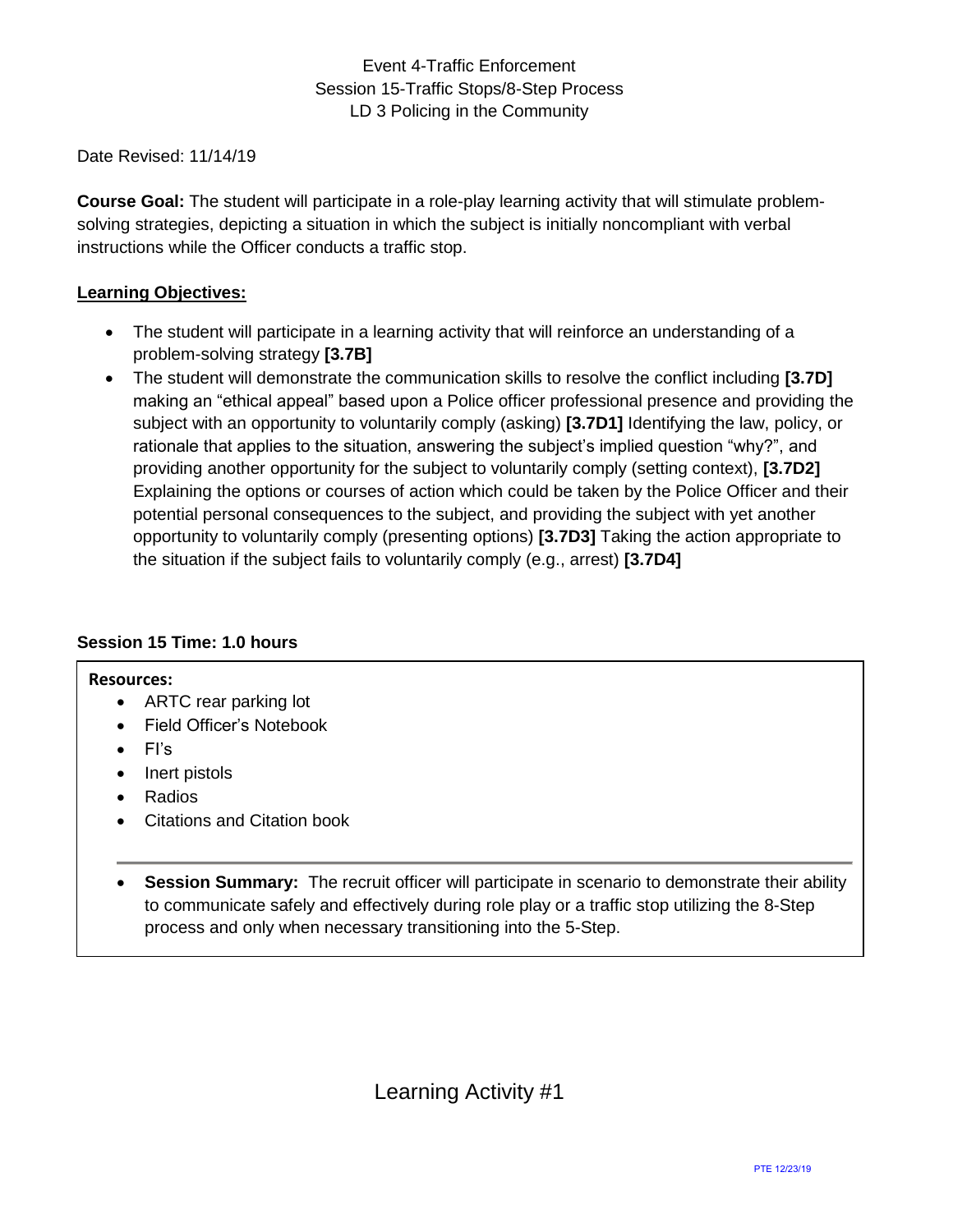## Traffic Enforcement Stop Role Play **[3.7B] [3.7D1-4]**

1. Select two recruit officers to be Police Officers.

2. Give them the following traffic stop, "5651 W. Manchester Avenue, parking lot." One Instructor will role play the driver of a vehicle that ran the red light on Manchester Avenue and Bellanca Ave. The instructor should be advised that he will be completely uncooperative with the police officers and will absolutely provide no identification if asked by the police officers. The instructor should be adamant that he/she did not run the red light.

- a. Allow recruit officers to try and solve problem
- b. Have recruits use their radio communications to put themselves on a traffic stop
- c. Recruits should read the license plate of the vehicle phonetically over the air
- d. During entire scenario role playing officer should never agree to cooperate
- e. If you need to switch with two new recruits until the communication is establish do so
- 3. Have role-playing instructor give in and provide identification after the recruit attempts to apply the 8-step process.
	- (1) Greeting:

Positive tone

- a. *"Good morning," "Good afternoon," "Good evening."*
- (2) Identify self / your Department: Command presence / Personalize the contact a. *"I'm Officer \_\_\_\_\_\_\_\_\_ of the Los Angeles Police Department."*
- (3) Explain reason for stop: Motivates the person to listen.
	- a. "The reason I stopped you is  $\blacksquare$ ".
- (4) Ask for justification:
	- Offer the person the opportunity to explain their justification.
	- a. *"Is there any legal justification and/or reason for \_\_\_\_\_\_\_\_\_."*
- (5) Request driver's license:
	- a. *"Without reaching for it, where do you keep your driver's license?"*
- (6) Request vehicle registration and insurance:

a. *"Without reaching for it, where do you keep your registration and insurance? Please give them to me".*

- (7) Advise of decision:
	- a*. Warn, cite, or arrest.*